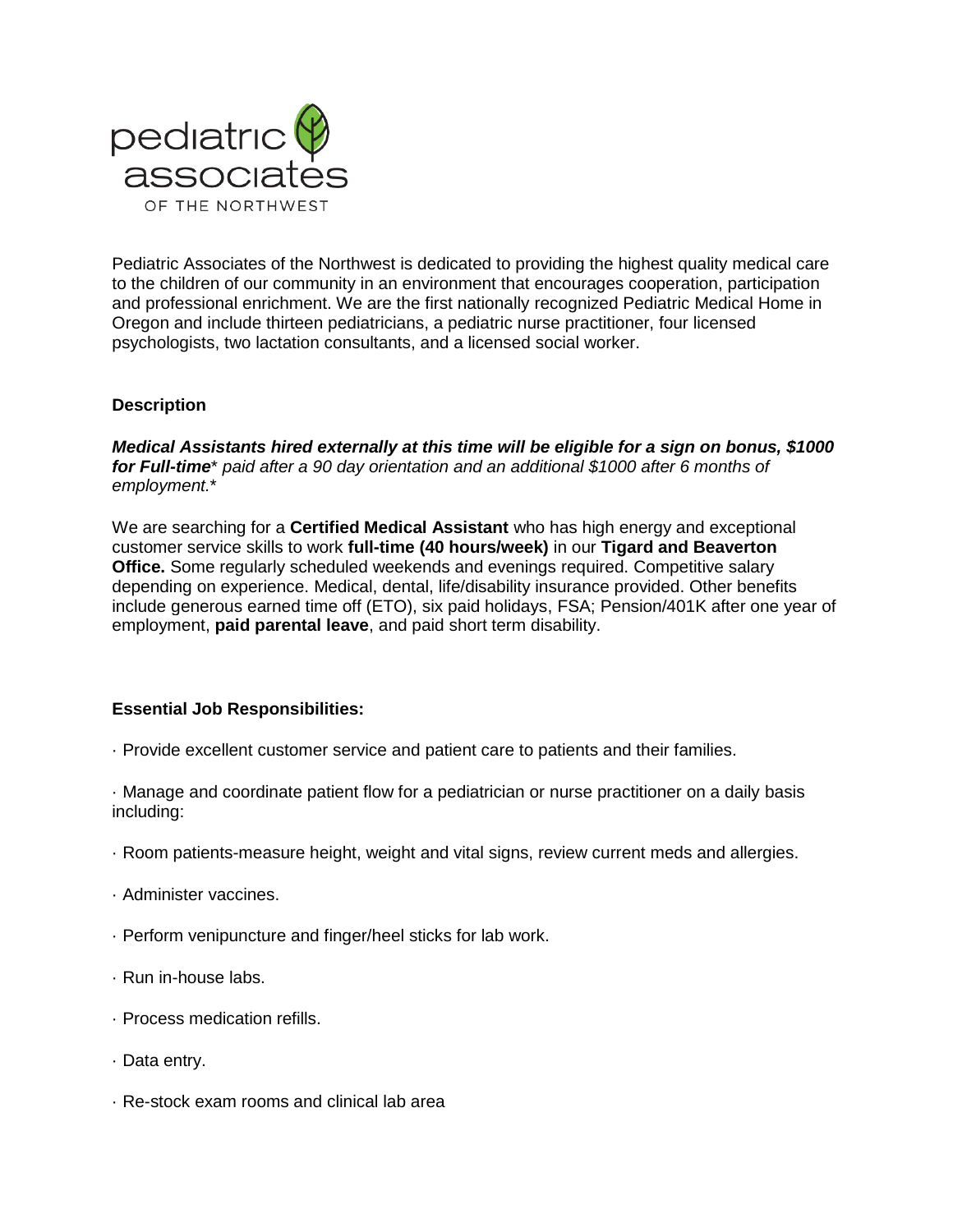· Prepare for and participate in weekly team meetings.

# **Skills and Abilities:**

- · Ability to prioritize work flow/tasks; strong decision making and organizational skills.
- · Ability to take direction; reliable with a strong work ethic; detail oriented.
- · Exceptional communication and social skills.
- · Capability to work independently as well as collaboratively as part of a team
- · Proficient English language skills-speaking, reading writing and understanding.
- · Strong computer skills; experience with electronic health records, Centricity preferred.

## **Education and Experience:**

- · High School Graduate or equivalent.
- · One year of customer service experience required.
- · Graduate of Medical Assisting Program.
- · CMA certification at hire, or within 6 months.

# **Please submit cover letter and resume to HR@panwpc.com in Word format and note "Certified Medical Assistant" in the summary line.**

Pediatric Associates of the Northwest is a smoke-free, drug-free, equal opportunity employer. Pre-employment drug screen and background check required.

Job Type: Full-time

Salary: \$19.00 - \$24.00 per hour

Benefits:

- $-401(k)$
- $\bullet$  401(k) matching
- Dental insurance
- Disability insurance
- Paid parental leave
- Employee assistance program
- Flexible spending account